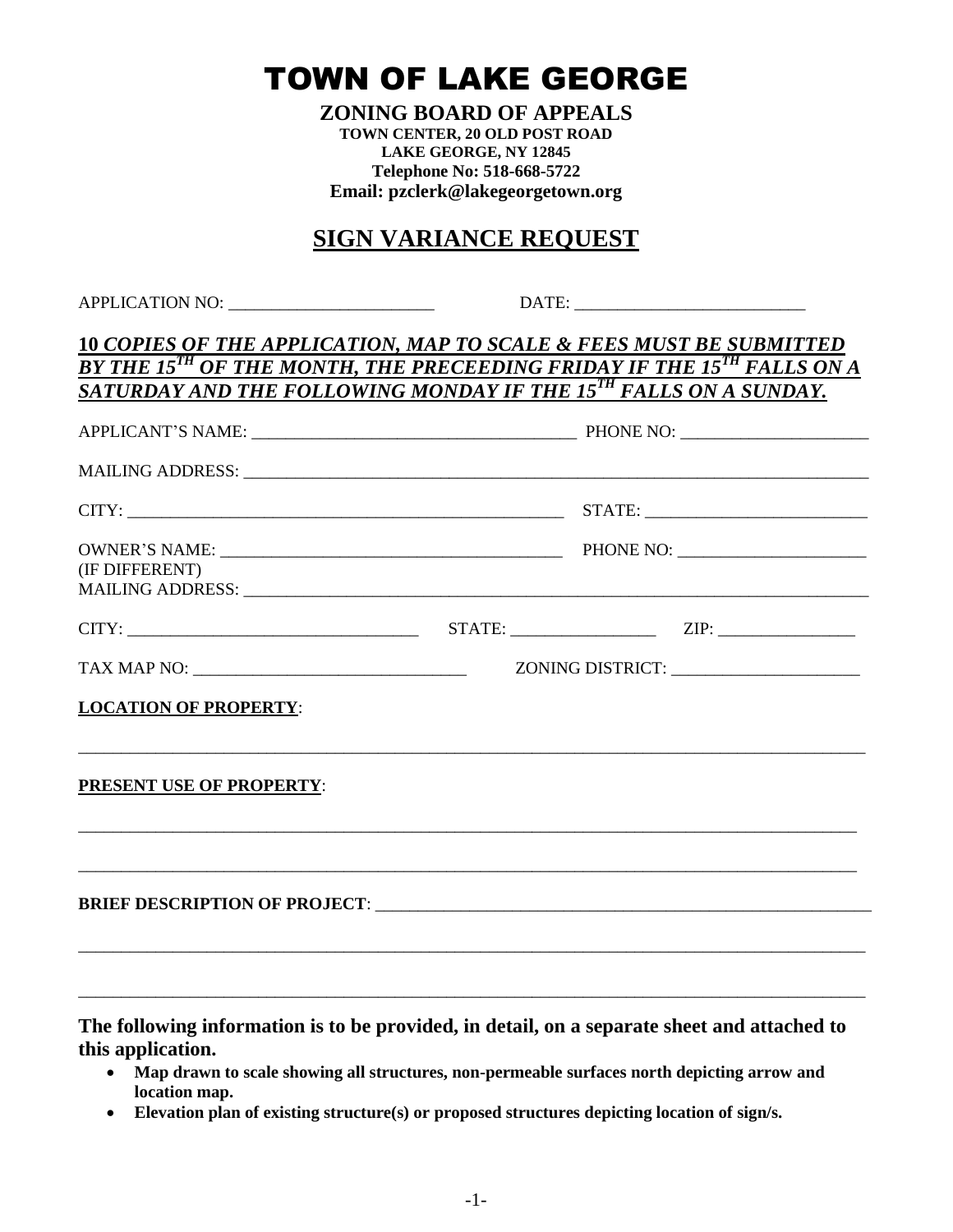## **Compliance with Sign Ordinance**

Sections that apply: \_\_\_\_\_\_\_\_\_\_\_\_\_\_\_\_\_\_\_\_\_\_\_\_\_\_\_\_\_\_\_\_\_\_\_\_\_\_\_\_\_\_\_

What signs are you allowed per ordinance?

| <b>Sign Type</b> | <b>How Many Allowed</b> | <b>Square Feet</b> | <b>Height</b> |
|------------------|-------------------------|--------------------|---------------|
| Wall             |                         |                    |               |
| Freestanding     |                         |                    |               |

This application is for a change in the:

|                  | Number of Signs: From (currently)___________ To (proposed)_________ |  |
|------------------|---------------------------------------------------------------------|--|
| Setback for Sign |                                                                     |  |
| Size of Sign     |                                                                     |  |
| Height of Sign   |                                                                     |  |
| Other (specify)  |                                                                     |  |

Elevation:

For wall signs, provide a scale drawing of the façade the sign(s) will be located upon, with location(s) shown.

The following information to be provided:

Sign Number \_\_\_\_\_\_ (if you applying for more than one (1) sign).

| <b>Sign Type</b> | <b>Existing</b> | <b>Proposed</b> | Length | Width | <b>Total Size</b><br>(Sq. Ft.) | Height |
|------------------|-----------------|-----------------|--------|-------|--------------------------------|--------|
| Wall             |                 |                 |        |       |                                |        |
| Freestanding     |                 |                 |        |       |                                |        |
| Illuminated      |                 |                 |        |       |                                |        |

Property Line Setbacks: Front\_\_\_\_\_\_\_\_\_\_\_\_ Side\_\_\_\_\_\_\_\_\_\_

Sign Wording \_\_\_\_\_\_\_\_\_\_\_\_\_\_\_\_\_\_\_\_\_\_\_\_\_\_\_\_\_\_\_\_\_\_\_\_\_\_\_\_\_\_\_\_\_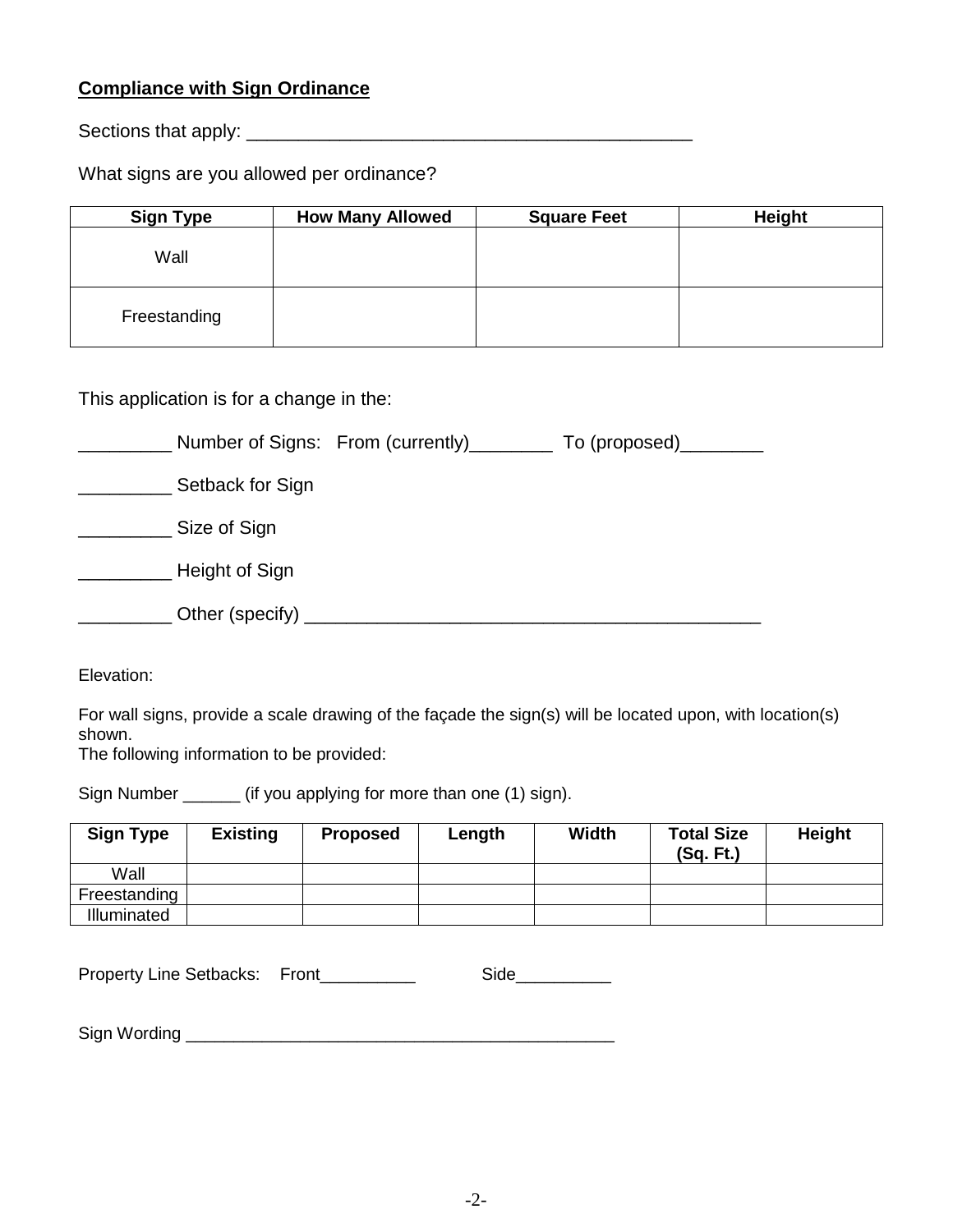#### **Attach a sketch or submit manufacturer's rendition of the sign.**

**(a)** The Board of Appeals shall have the power, upon an appeal from a decision or determination of the Zoning Officer, to grant area variances from the area or dimensional requirements of this chapter.

**(b)** In making its determination, the Board of Appeals shall take into consideration the benefit to the applicant if the variance is granted, as weighed against the detriment to the health, safety and welfare of the neighborhood or community by such grant. In making such determination, the Board of Appeals shall also consider:

[1] Whether an undesirable change will be produced in the character of the neighborhood or a detriment to nearby properties will be created by the granting of the area variance.

\_\_\_\_\_\_\_\_\_\_\_\_\_\_\_\_\_\_\_\_\_\_\_\_\_\_\_\_\_\_\_\_\_\_\_\_\_\_\_\_\_\_\_\_\_\_\_\_\_\_\_\_\_\_\_\_\_\_\_\_\_\_\_\_\_\_\_\_\_\_\_\_\_\_\_\_\_\_\_\_\_\_\_\_

\_\_\_\_\_\_\_\_\_\_\_\_\_\_\_\_\_\_\_\_\_\_\_\_\_\_\_\_\_\_\_\_\_\_\_\_\_\_\_\_\_\_\_\_\_\_\_\_\_\_\_\_\_\_\_\_\_\_\_\_\_\_\_\_\_\_\_\_\_\_\_\_\_\_\_\_\_\_\_\_\_\_\_\_

\_\_\_\_\_\_\_\_\_\_\_\_\_\_\_\_\_\_\_\_\_\_\_\_\_\_\_\_\_\_\_\_\_\_\_\_\_\_\_\_\_\_\_\_\_\_\_\_\_\_\_\_\_\_\_\_\_\_\_\_\_\_\_\_\_\_\_\_\_\_\_\_\_\_\_\_\_\_\_\_\_\_\_\_

\_\_\_\_\_\_\_\_\_\_\_\_\_\_\_\_\_\_\_\_\_\_\_\_\_\_\_\_\_\_\_\_\_\_\_\_\_\_\_\_\_\_\_\_\_\_\_\_\_\_\_\_\_\_\_\_\_\_\_\_\_\_\_\_\_\_\_\_\_\_\_\_\_\_\_\_\_\_\_\_\_\_\_\_

\_\_\_\_\_\_\_\_\_\_\_\_\_\_\_\_\_\_\_\_\_\_\_\_\_\_\_\_\_\_\_\_\_\_\_\_\_\_\_\_\_\_\_\_\_\_\_\_\_\_\_\_\_\_\_\_\_\_\_\_\_\_\_\_\_\_\_\_\_\_\_\_\_\_\_\_\_\_\_\_\_\_\_

[2] Whether the benefit sought by the applicant can be achieved by some method, feasible for the applicant to pursue, other than an area variance.

[3] Whether the requested area variance is substantial.

\_\_\_\_\_\_\_\_\_\_\_\_\_\_\_\_\_\_\_\_\_\_\_\_\_\_\_\_\_\_\_\_\_\_\_\_\_\_\_\_\_\_\_\_\_\_\_\_\_\_\_\_\_\_\_\_\_\_\_\_\_\_\_\_\_\_\_\_\_\_\_\_\_\_\_\_\_\_\_\_\_\_\_\_ [4] Whether the proposed variance will have an adverse effect or impact on the physical or environmental conditions in the neighborhood or district.

[5] Whether the alleged difficulty was self-created, which consideration shall be relevant to the decision of the Board of Appeals, but shall not necessarily preclude the granting of the area variance.

\_\_\_\_\_\_\_\_\_\_\_\_\_\_\_\_\_\_\_\_\_\_\_\_\_\_\_\_\_\_\_\_\_\_\_\_\_\_\_\_\_\_\_\_\_\_\_\_\_\_\_\_\_\_\_\_\_\_\_\_\_\_\_\_\_\_\_\_\_\_\_\_\_\_\_\_\_\_\_\_\_\_\_\_

\_\_\_\_\_\_\_\_\_\_\_\_\_\_\_\_\_\_\_\_\_\_\_\_\_\_\_\_\_\_\_\_\_\_\_\_\_\_\_\_\_\_\_\_\_\_\_\_\_\_\_\_\_\_\_\_\_\_\_\_\_\_\_\_\_\_\_\_\_\_\_\_\_\_\_\_\_\_\_\_\_\_\_\_

\_\_\_\_\_\_\_\_\_\_\_\_\_\_\_\_\_\_\_\_\_\_\_\_\_\_\_\_\_\_\_\_\_\_\_\_\_\_\_\_\_\_\_\_\_\_\_\_\_\_\_\_\_\_\_\_\_\_\_\_\_\_\_\_\_\_\_\_\_\_\_\_\_\_\_\_\_\_\_\_\_\_\_\_

\_\_\_\_\_\_\_\_\_\_\_\_\_\_\_\_\_\_\_\_\_\_\_\_\_\_\_\_\_\_\_\_\_\_\_\_\_\_\_\_\_\_\_\_\_\_\_\_\_\_\_\_\_\_\_\_\_\_\_\_\_\_\_\_\_\_\_\_\_\_\_\_\_\_\_\_\_\_\_\_\_\_\_\_

**(c)** The Board of Appeals, in the granting of an area variance, shall grant the minimum variance that it shall deem necessary and adequate and at the same time preserve and protect the character of the neighborhood and the health, safety and welfare of the community.

**Imposition of conditions**. The Board of Appeals shall, in the granting of an area variance, have the authority to impose such reasonable conditions and restrictions as are directly related to and incidental to the proposed use of the property or the period of time such variance shall be in effect. Such conditions shall be consistent with the spirit and intent of this chapter and shall be imposed for the purpose of minimizing any adverse impact such variance may have on the neighborhood or community.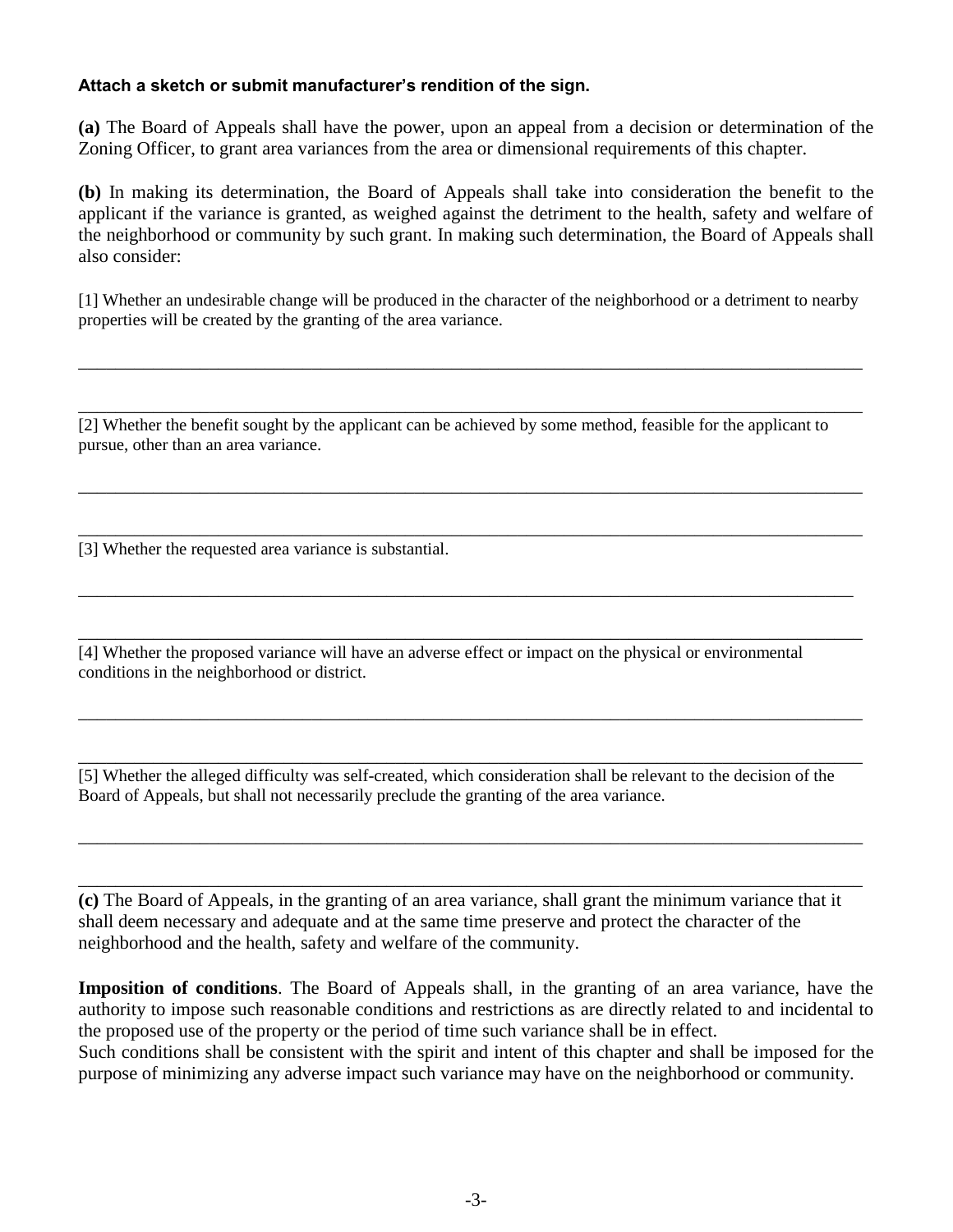This page includes the following: 1). Authorization to Act as Agent Form. 2) Engineering Fee Disclosure. 3) Authorization for Site Visits. 4) Other Permit Responsibilities. 5) Official Meeting Disclosure and 6) Agreement to provide documentation required.

**2**. **ENGINEERING FEE DISCLOSURE**: Applications may be referred to the Town consulting engineer for review of septic design, storm drainage, etc. as determined by the Zoning or Planning Boards. Fees for engineering review services will be charged directly to the applicant. Fees for engineering review will not exceed \$1,000 without notification to the applicant.

**3. AUTHORIZATION FOR SITE VISITS**: by signing this page and submitting the application materials attached here, the Owner, Applicant and his/hers/their agent(s) hereby authorize the Zoning Board or Planning Board and Town Staff to enter the subject properties for the purpose of reviewing the application submitted.

**4. OTHER PERMIT RESPONSIBILITIES**: Other permits may be required for construction or alteration activity subsequent to approval by the Zoning Board or Planning Board. It is the applicant's responsibility to obtain any additional permits.

**5. OFFICIAL MEETING MINUTES DISCLOSURE**: It is the practice of the Community Development Department to have a designated stenographer tape record the proceedings of meetings resulting from application, and minutes transcribed from those tapes constitutes the official record of all proceedings.

**6. AGREEMENT TO PROVIDE DOCUMENTATION REQUIRED**: I, the undersigned, have thoroughly read and understand the instructions for submission and agree to the submission requirements, I acknowledge no construction activities shall be commenced prior to issuance of a valid permit. I certify that the application, plans and supporting materials are a true and complete statement/description of the existing conditions and the work proposed, and that all work will be performed in accordance with the approved plans and in conformance with local zoning regulations. I acknowledge that prior to occupying the facilities proposed, I or my agents, will obtain a certificate of occupancy as necessary. I also understand that I/We may be required to provide an as-built survey by a licensed land surveyor of all newly constructed facilities prior to issuance of a certificate of occupancy.

## **AUTHORIZATION FORM**

### **"TO ACT AS AGENT FOR"**

|                                                     | <u> 1989 - Jan James James James James James James James James James James James James James James James James J</u> |           |         | _seller/owner of premises                                          |
|-----------------------------------------------------|----------------------------------------------------------------------------------------------------------------------|-----------|---------|--------------------------------------------------------------------|
|                                                     |                                                                                                                      |           |         |                                                                    |
|                                                     |                                                                                                                      |           |         |                                                                    |
| (Name)                                              |                                                                                                                      | (Address) |         |                                                                    |
| (City)                                              | (State) (Zip)                                                                                                        |           | (Phone) |                                                                    |
| to act as agent for this area variance application. |                                                                                                                      |           |         |                                                                    |
|                                                     |                                                                                                                      |           |         |                                                                    |
|                                                     |                                                                                                                      |           |         |                                                                    |
|                                                     |                                                                                                                      |           |         | IF THIS AUTHORIZATION FORM IS NOT APPLICABLE, PLEASE SIGN AND DATE |
|                                                     |                                                                                                                      |           |         |                                                                    |
|                                                     |                                                                                                                      |           |         |                                                                    |
| <b>OFFICE USE ONLY</b>                              |                                                                                                                      |           |         |                                                                    |
| Date: ________________________                      |                                                                                                                      |           |         |                                                                    |
|                                                     |                                                                                                                      |           |         |                                                                    |